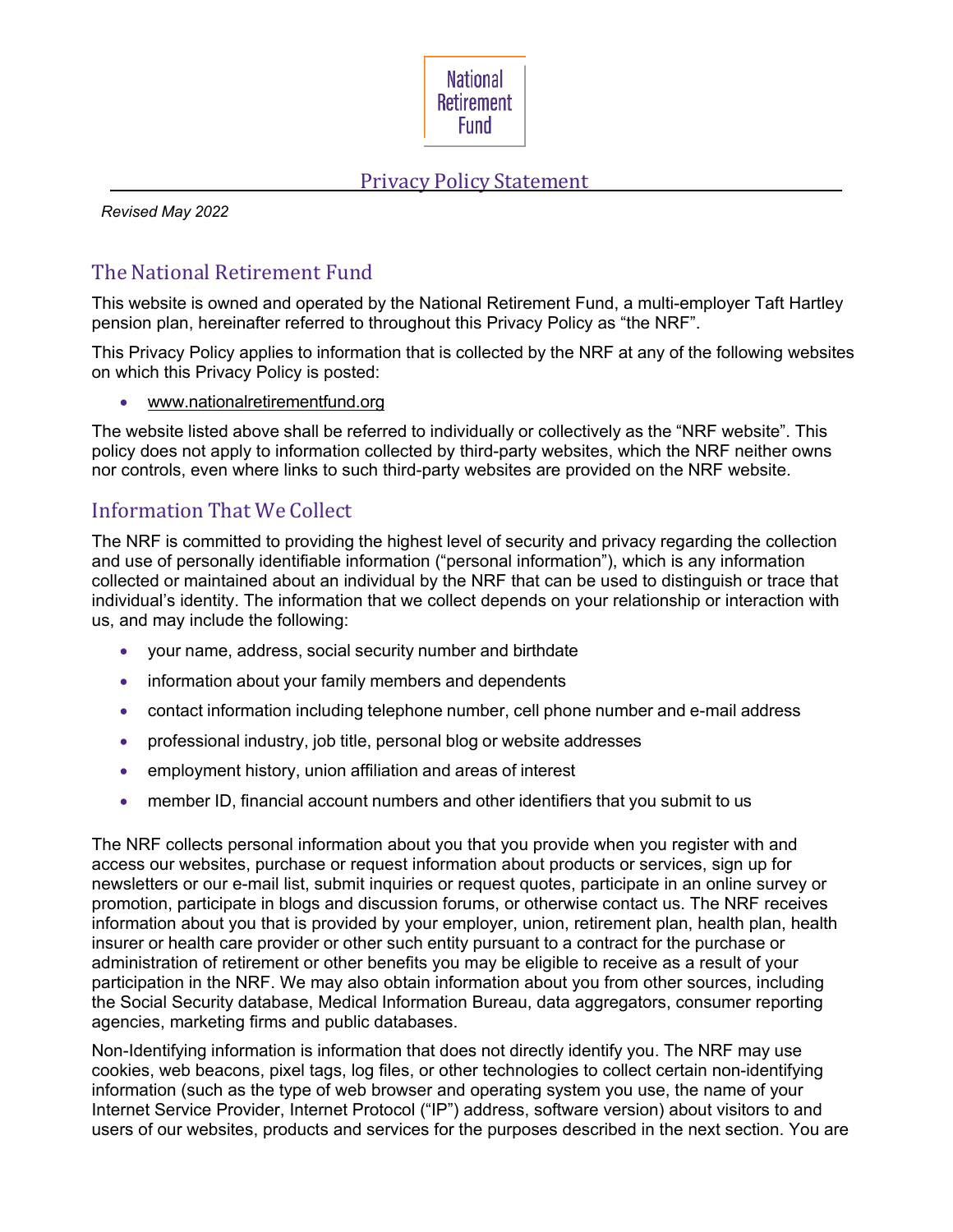always free to block, delete or disable these technologies if your browser, application, or device allows. However, if you decline cookies or other similar technologies, you may not be able to take advantage of certain website product or service features or tools.

## How We Use Your Information

All personal information collected through this site is used as necessary for specific business purposes, including:

- Performing enrollment, claims processing and other routine administrative business functions;
- Servicing, maintaining or administering your retirement or other benefits, and responding to your inquiries and complaints;
- Creating accounts and providing you with access to our websites, products and services;
- Communicating with you regarding our products and services (for example, newsletters and product updates);
- Responding to your inquiries and requests for quotes and other information concerning products, services or coverage;
- Improving and maintaining our websites, products and services;
- Considering you for employment and communicating with you regarding employment and retirement opportunities;
- Performing fraud and abuse monitoring activities with respect to our products, services and business operations;
- Protecting the confidentiality and integrity of our records and maintaining the security and availability of our websites;
- Displaying comments and other information you choose to share through blogs and discussion forums, as well as reviews of our products and services.

We may use your personal information to communicate with you regarding products and services that may be of interest to you by various means, including postal mail, email and telephone. You have the right to opt-out of marketing communications. You can also request limitations with respect to how we contact you.

We may use non-identifying information for internal purposes and to help us interact with visitors to this website. Non-personal information gathered through cookies and other tracking technology is used to monitor interactions with our websites, products, services and emails, identify and maintain your user preferences, tailor web content to match your browser capability, analyze usage trends, administer and improve our websites, products, and services, identify irregular website behavior, prevent fraudulent activity and improve security.

### How We Share Your Personal Information

The NRF does not sell or otherwise disclose personally identifiable information about you, except as described here.

Sharing Among our Affiliates: The NRF may share your personal information with our affiliated entities, for example, Amalgamated Employee Benefits Administrators, Inc., an indirect wholly-owned subsidiary of the NRF and the administrator of the NRF, in order to support our business operations, to provide products and services to you, and for any other purpose described in this Privacy Policy.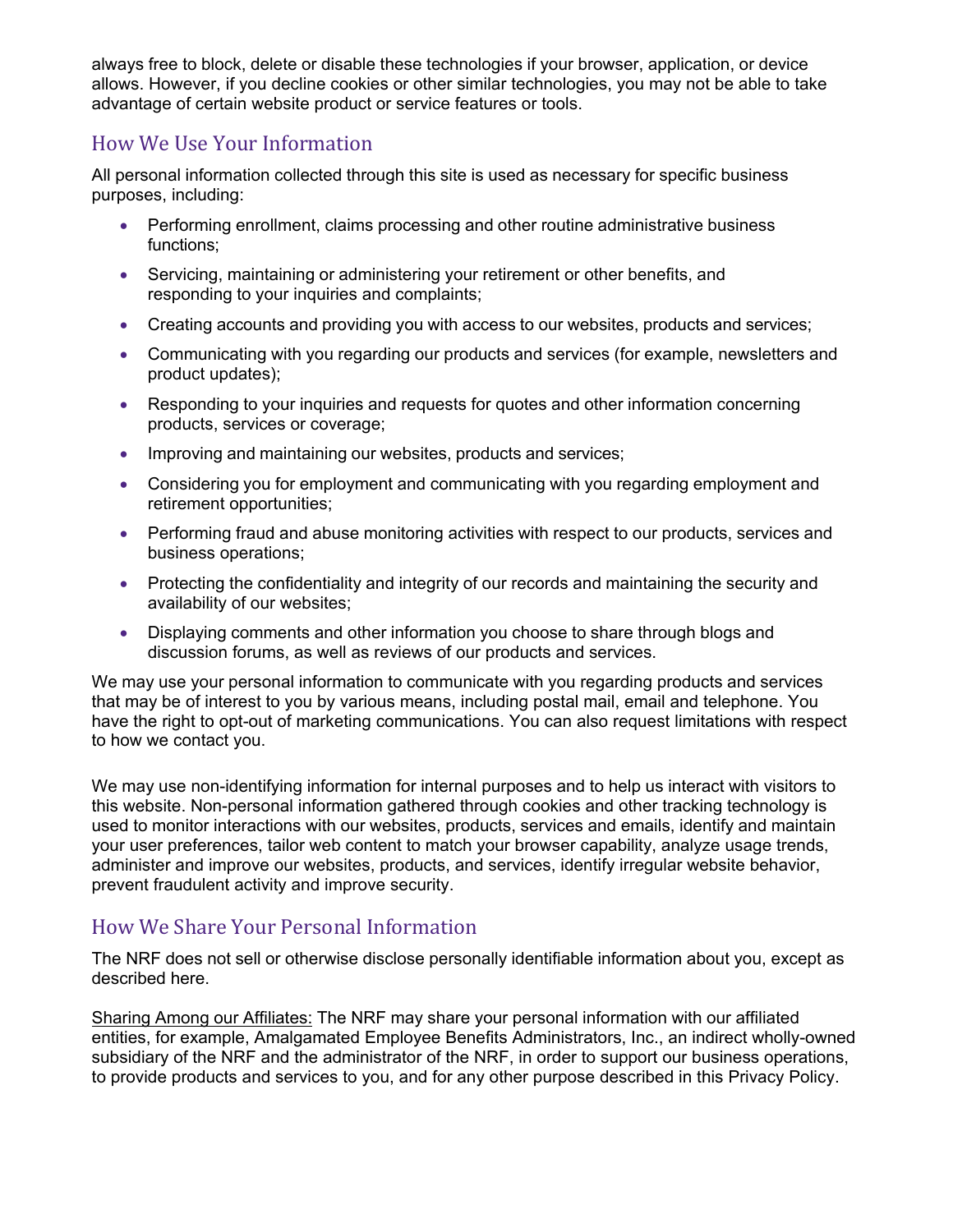The NRF and its affiliates may share your personal information with one another to enhance and personalize your experience on our websites, to conduct research and analyze the use of our products and services, and to develop new products or services.

Sharing with Third Parties: Personal information may be shared with non-affiliated third parties in the following circumstances:

- We may share information with your benefit plans, plan sponsors or plan administrators for purposes relating to our administration of a plan or product under which you are insured or receiving retirement benefits, such as conducting enrollment and claims processing.
- We contract with service providers and individuals that perform a variety of functions on our behalf including customer service, data analysis, billing and payment processing, auditing, actuarial, tax, information technology, website hosting, and other similar services. We may share your personal information with these service providers to the extent necessary for them to provide these services, but require that these providers agree to maintain the information in confidence and safeguard it from unauthorized access or disclosure.
- We may de-identify your personal information, which means removing identifiers that would permit someone to link the information to you as an individual, and provide that information to persons or organizations that conduct actuarial or research studies. We may also provide aggregated information (consisting of combined information elements of a number of individuals) to third parties, who may use such information to analyze patterns or statistics regarding use of our products and services.
- We may in some instances share certain non-sensitive personal information with third parties in order to permit them to market products and services that may be of benefit you or your employer, on your behalf. However, we will only share your information for marketing purposes where you have agreed to us sharing the information. You have the right to opt out of these communications.
- We will never sell your personally identifiable information without your permission.

#### Sharing as Required by Law:

- We may be required to share your information in order to comply with Federal, State, or local laws, rules, or other applicable legal requirements.
- We may disclose your information when required by a properly authorized civil, criminal or regulatory investigation, subpoena or summons by Federal, State or local authorities
- We may be required to share information in order to respond to judicial process or government regulatory authorities having jurisdiction for examination, compliance, or other purposes as required by law.
- We may share information with law enforcement agencies where we believe it is necessary to investigate or prevent actual or suspected criminal activity or injury to you, someone else, ourselves or others.
- If any bankruptcy or reorganization proceeding is brought by or against us, personal information may be considered an asset of ours and may be sold or transferred to third parties. Should a sale or transfer occur, we will use reasonable efforts to try to require that the transferee use personally identifiable information provided through our websites, products and services in a manner that is consistent with this Privacy Policy.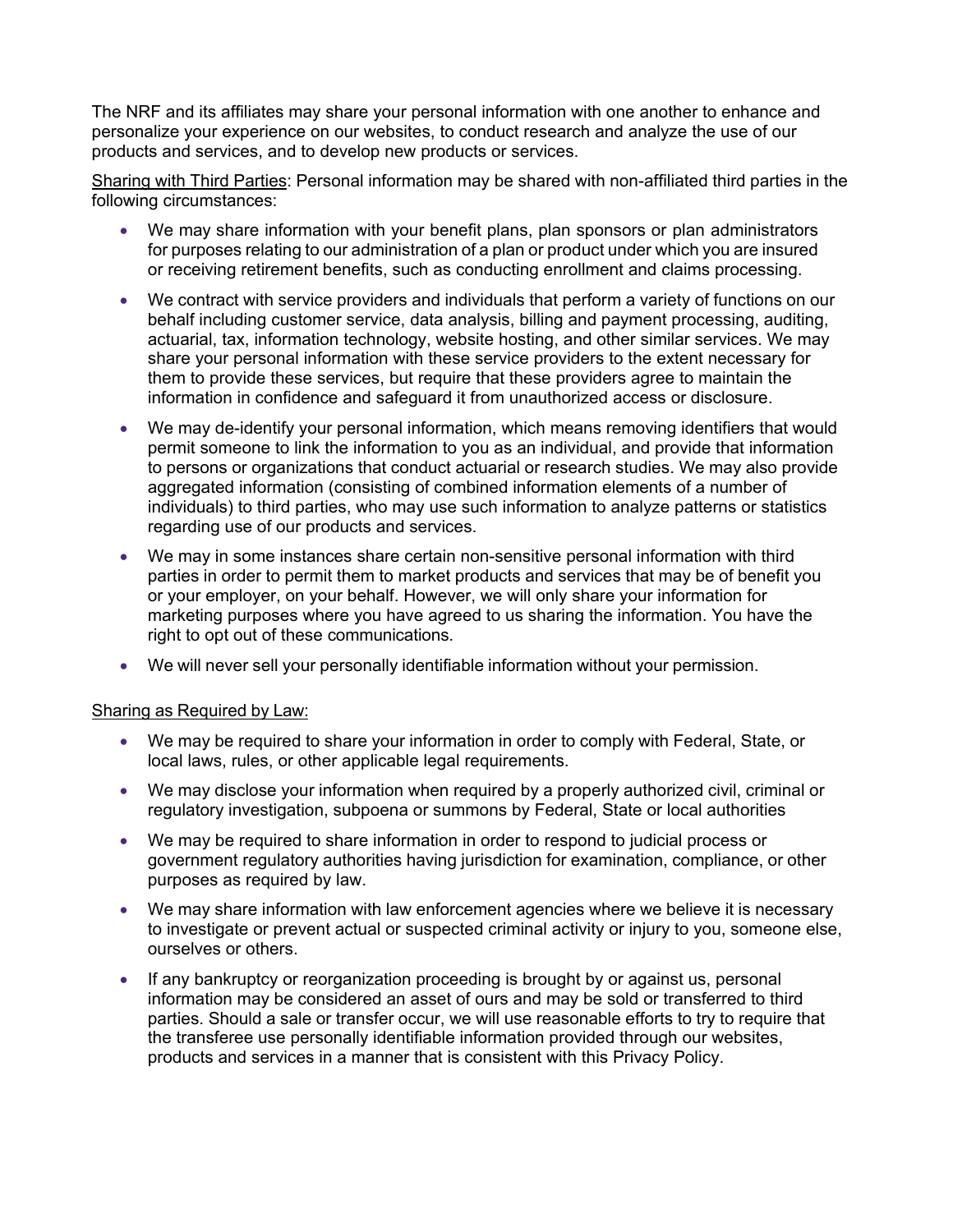# Non-Identifying Information

Because non-personal information does not identify you, we reserve the right to use and disclose it for any purpose. The NRF may use cookies, web beacons, pixel tags, log files, or other technologies to collect certain non-identifying information (usage data) about you as a user of our websites, products and services. For example, we may automatically collect certain information about the type of web browser and operating system you use, the name of your Internet Service Provider, Internet Protocol ("IP") address, software version, and geolocation information. We may also collect information about your browsing behavior, such as the date and time you visit our websites, the amount of time you spend viewing or using our websites, the number of times you return to our websites, and other click-stream or site usage data.

### How We Protect Your Personal Information

Protecting your personal information is important to us. The NRF restricts access to your personal information to those employees who need to access the information to provide products or services to you. We educate all employees about the importance of confidentiality and customer privacy. Employees who violate our privacy rules are subject to our normal disciplinary procedures.

The NRF requires all third parties with a business need to access your personal information to adhere to stringent privacy policies, and to agree to maintain the information in confidence and safeguard it from unauthorized access or disclosure.

We maintain commercially reasonable administrative, technical, and physical safeguards to help protect your personal information against unauthorized access, use, disclosure, alteration, or destruction. We periodically review our data security practices and consider appropriate new technology and methods to ensure compliance with federal and state privacy and security regulations. We also periodically subject our applications and systems to simulated intrusion tests and have developed business continuity and disaster response plans. However, no method of transmitting or storing electronic data is ever completely secure or impenetrable. The information that you submit to us is provided at your own risk. In the event that your information is disclosed in an unauthorized manner, we will notify you of the breach as required by applicable law.

## Choice & Control over Your Information

The following information describes how you can request limitations on the sharing of your information.

- Emails: All of our commercial emails provide you with the ability to "opt out" or unsubscribe from receiving future commercial emails from us.
- Cookies and Electronic Data Tracking: Cookies can be disabled or removed by tools that are available in most commercial browsers. The preferences for each browser you use will need to be set separately and different browsers offer different functionality and options. For more information on how you can block, delete, or disable cookies and similar technologies, please review your browser or device settings. However, please note that our websites do not recognize browser "do-not-track" signals or similar mechanisms.
- Additional Permissions: In the event that we wish to use your information in a manner different from that stated at the time it was collected, we will notify in advance and ask for your permission to use your personal information in this new manner. If we do not receive permission, we will use the information in accordance with the Privacy Policy under which the information was collected.